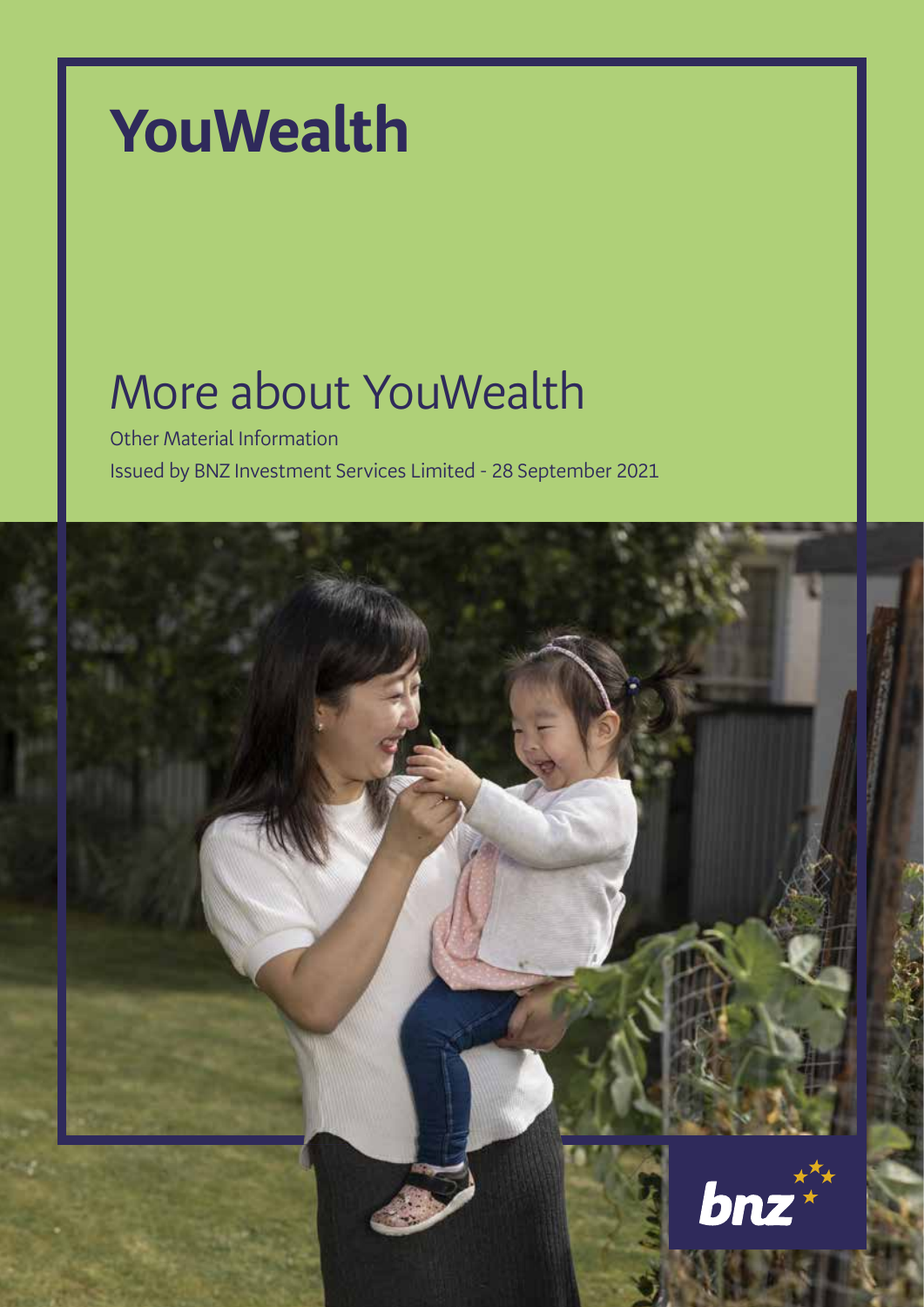### **Find out more about YouWealth**

This document tells you more about the YouWealth Scheme (YouWealth or Scheme) and its five funds (Funds). The document goes into greater detail on:

| 1. Investing in YouWealth<br>Read more about who's eligible to join YouWealth and what you need to consider.                                                                           | 3  |
|----------------------------------------------------------------------------------------------------------------------------------------------------------------------------------------|----|
| 2. About investments, withdrawals and more<br>Understand more about how you can contribute to or withdraw from your investment.<br>We also talk about payment suspensions and wind-up. | 3  |
| 3. More about your investment options<br>Learn about the difference between income and growth assets.                                                                                  | 4  |
| 4. More about fees<br>Understand more about fees, expenses and transaction costs.                                                                                                      | 5  |
| 5. More about investment risk<br>Find out about the other risks of investing and how we manage those risks.                                                                            | 6  |
| 6. How your investment is valued<br>Discover how 'units' work and what this means for your investment.                                                                                 | 8  |
| 7. Related parties and managing conflicts of interest<br>Learn about how we manage any potential people and related company conflicts.                                                 | 9  |
| 8. The Governing Document made easy<br>Understand how the Governing Document guides what we do.                                                                                        | 10 |

It should be read with the current Product Disclosure Statement and Statement of Investment Policyand Objectives (SIPO) for the Scheme, along with any other documents held on the Scheme and Offer Disclose Register entries at **companiesoffice.govt.nz/disclose**

#### **In this document:**

- 'you' and 'your' means you and any other persons who are or become investors in YouWealth
- 'we', 'us', 'our' and BNZISL refer to BNZ Investment Services Limited, the manager of YouWealth.

This information is provided as a guide only and is current as at the date of this document. It is not intended as a replacement for legal, tax or financial advice. This information is subject to changes to the law and Government policy, and changes to YouWealth, from time to time.

Investments made in YouWealth are not bank deposits or other liabilities of Bank of New Zealand (BNZ)or any other member of the National Australia Bank Limited group. They are subject to investment risk, possible delays in repayment, possible loss of income and possible loss of principal invested. No person (including the New Zealand Government) guarantees (either fully or in part) the performance or returns of YouWealth Funds or the repayment of capital. National Australia Bank Limited, the ultimate owner of BNZ, is not a registered bank in New Zealand but a licensed bank in Australia and is subject to the supervision of the Australian Prudential Regulation Authority.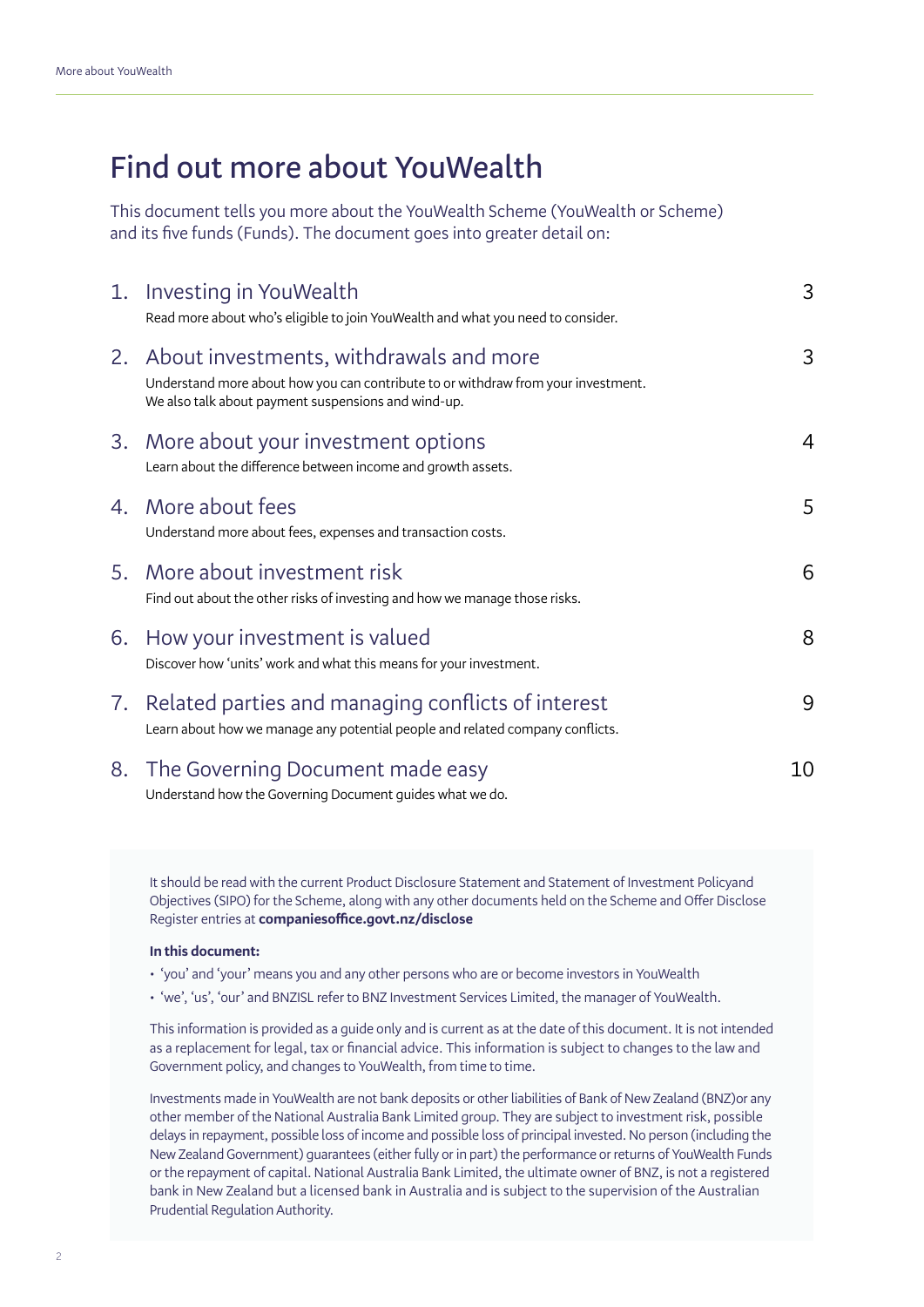## **1. Investing in YouWealth**

When you invest in YouWealth, you are investing in a range of markets across the globe. Income assets are generally lower risk investments, like fixed interest and cash. They are less likely to go up and down in value but may give you lower returns. Growth assets, on the other hand, are things like equities and property, which are typically considered higher risk investments. These tend to go up and down in value more often but are generally more likely to give you better returns over the long term.

When deciding which Fund to invest in, think about:

- your investment goals
- investment timeframe
- how much to contribute and how often
- when you are likely to withdraw
- how you feel about investment risk.
- **Visit bnz.co.nz/youwealth to:**
	- **1. Understand which YouWealth Fund may suit you Answer a few simple questions to identify which YouWealth Fund best suits.**
	- **2. Try out our calculator**

**Our balance calculator can help you decide how much to invest by calculating how your balance might grow over your chosen investment time frame.**

### **2. About investments, withdrawals and more**

### **What else should I consider when making an investment or withdrawal?**

YouWealth has been designed for your convenience. You can invest or make withdrawal requests online at any time. To get started, you can download and use our BNZ app or log on to BNZ Internet Banking.

On occasions, it may be tempting to invest or withdraw due to market events. Focus on your investment timeframe and goals and avoid being distracted by short-term changes in your investment balance.

### **Making investments**

Making additional or regular investments to YouWealth is easy. You can set up a regular investment into your account, on a weekly, fortnightly, monthly, quarterly, or yearly basis. You can change your regular investment at any time.

You can also make additional investments whenever you want to.

To make an investment:

- use Internet Banking
- use our app
- call us on **0800 275 269**
- visit us at any BNZ branch.

Your YouWealth account number can be found in BNZ Internet Banking.

#### **More about withdrawals**

To make a withdrawal, we will redeem units in the relevant Fund or Funds that you hold. When you make a withdrawal, the amount you receive will be calculated using the unit price of the Fund you are withdrawing from, and adjusted for any fees, taxes, expenses or other deductions applicable to your account. This unit price may go up or down between the date you submit your withdrawal request, the date on which it is approved or received, and the date on which the relevant units are actually redeemed.

Withdrawal payments will generally be made to your BNZ transaction account within 5 business days of receiving a valid request. However, it may take up to 10 business days to make a payment.

#### **We may suspend payment**

We may at any time suspend payment of any withdrawal or switch from a Fund if we think it would not be desirable, or would be prejudicial to the interests of YouWealth investors in that Fund generally.

If we suspend a withdrawal or switch request, the redemption unit price will be worked out on the first business day following the end of the period covered by the suspension notice.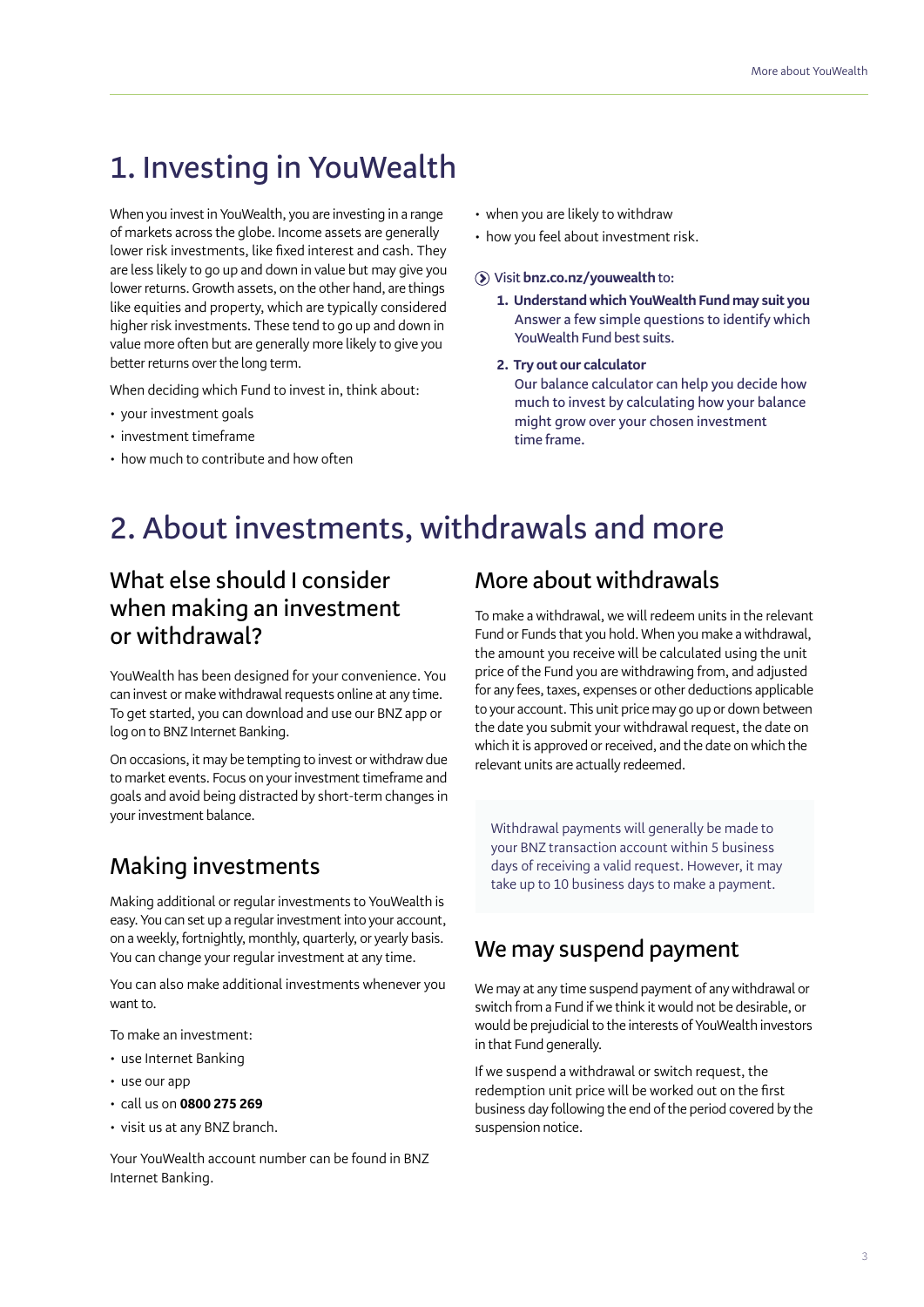### **We may close your account**

We may choose to close your YouWealth account in certain circumstances to meet our legal obligations. We will contact you before we do this.

### **Winding up**

There are circumstances in which a particular Fund(s) or the Scheme may be wound up (closing the Fund and selling all its assets). These circumstances (and the process we must follow) are set out in the Governing Document.

#### **The first three things to do when you join YouWealth**



#### **Choose**

We'll invest your money in the Fund you choose. So it's important to do your research and choose the Fund that suits you best. You can make a choice based on your investment timeframe (how long before you'll use the money) and how you feel about investment risk.

 **For help with choosing your Fund, visit bnz.co.nz/ youwealthwhatfund**

### **Check**

It is important to review your PIR to ensure you pay the right tax. We recommend you review your PIR on an annual basis prior to 31 March.

 **If you need help to determine your PIR refer to bnz.co.nz/bankonline or ird.govt.nz/pir** 

#### **Get online**

View and manage your investments online, 24/7. You'll see your YouWealth investment alongside your other BNZ accounts.

### **3. More about your investment options**

Each of the Funds that are available in YouWealth has a different mix of income and growth assets.

Growth assets generally have higher levels of risk with the potential for higher returns and include the following investments:

- Australasian equities
- International equities

An example of Australasian and International equities is company shares. Equities can also cover other securities types such as listed property. Australian equities can form part of the investment mix for both Australasian equities and International equities.

Income assets generally have lower levels of risk and potential returns and include the following investments:

- Cash
- Cash equivalents (for example, bank term deposits, bonds, bills and floating rate notes with a maximum term of 365 days)
- New Zealand and international fixed interest (for example, bonds with terms of more than 365 days).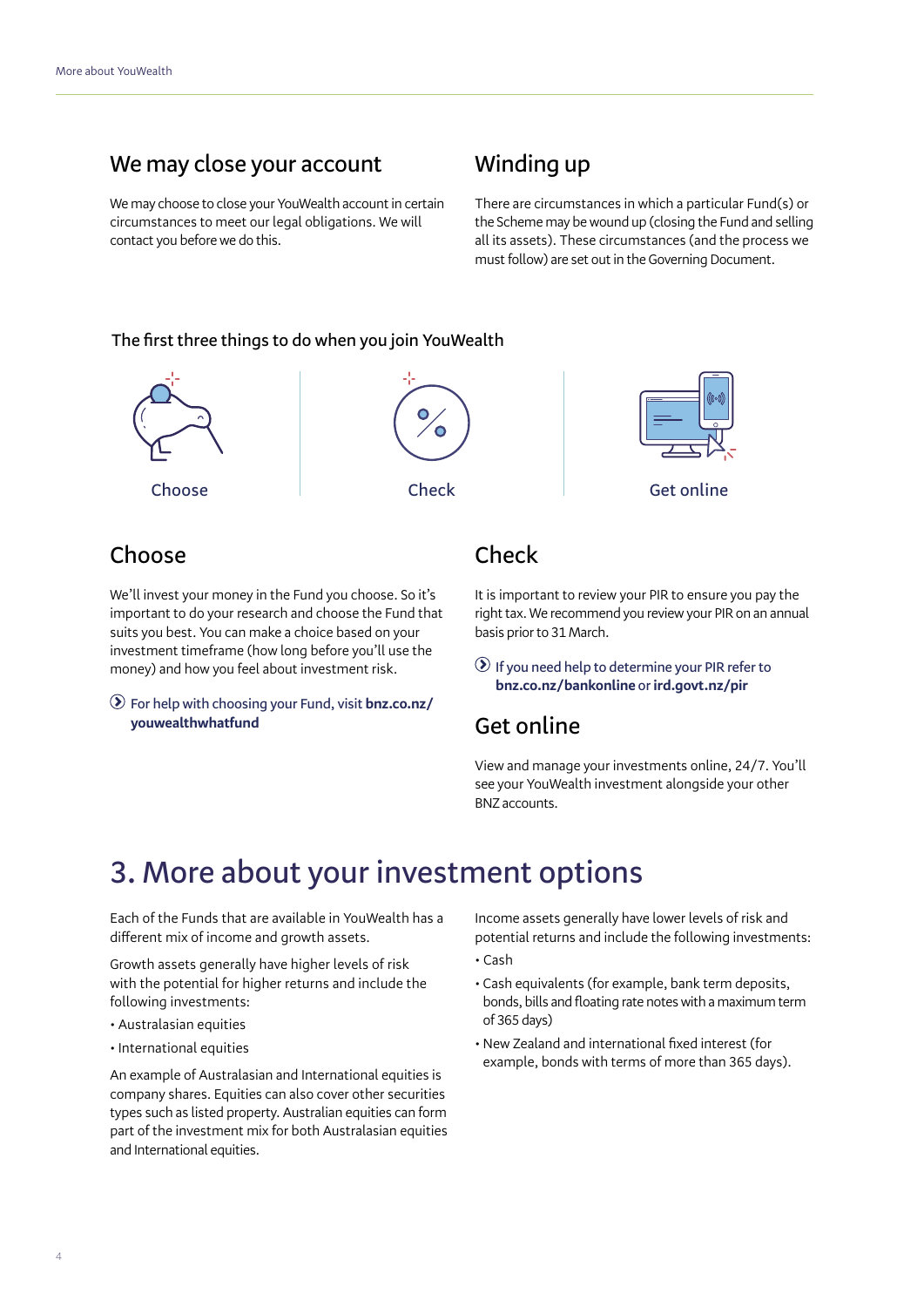### **4. More about fees**

There are other fees and expenses that may be incurred.

### **Other fees and expenses**

Where we invest in underlying funds (managed by us or by our underlying investment managers) or use BNZ bank accounts, we will pay the fees and expenses from the annual Fund charges we receive. Currently, there are no additional fees payable by you. We will let you know if this changes.

### **Buy/Sell spread**

Whenever you make a change which requires you to buy or sell units in a Fund the estimated transaction cost the Fund incurs when it transacts will be reflected in the relevant unit price (known as a 'spread'). For example, spreads will generally apply when making an application, switching to a different Fund, or making a withdrawal or closing your account.

The indicative spread applied to the unit price for transactions is available in the Product Disclosure Statement. The table below sets out the range of our estimated transaction costs in normal market conditions.

The cost of buying or selling investments can change as market conditions change. The costs are more likely to move significantly when markets are stressed. Therefore, these spread ranges may increase or decrease at any time, without notice to you.

| Fund                        | Estimated spread ranges for<br>applications and withdrawals |
|-----------------------------|-------------------------------------------------------------|
| Growth Fund                 | $0 - 0.30%$                                                 |
| <b>Balanced Growth Fund</b> | $0 - 0.30%$                                                 |
| <b>Balanced Fund</b>        | $0 - 0.30%$                                                 |
| Moderate Fund               | $0 - 0.30%$                                                 |
| <b>Conservative Fund</b>    | $0 - 0.30%$                                                 |

#### **You can locate the current buy/sell spreads at bnz.co.nz/youwealthspreads and more information about spreads at bnz.co.nz/buysellspreads**

### **Fee rebates**

Currently, we do not offer fee rebates. However if we do, they will be applied at our sole discretion. We may choose to offer fee rebates to one or more investors in the Funds from time to time. The level of any fee rebates offered will be determined by us alone.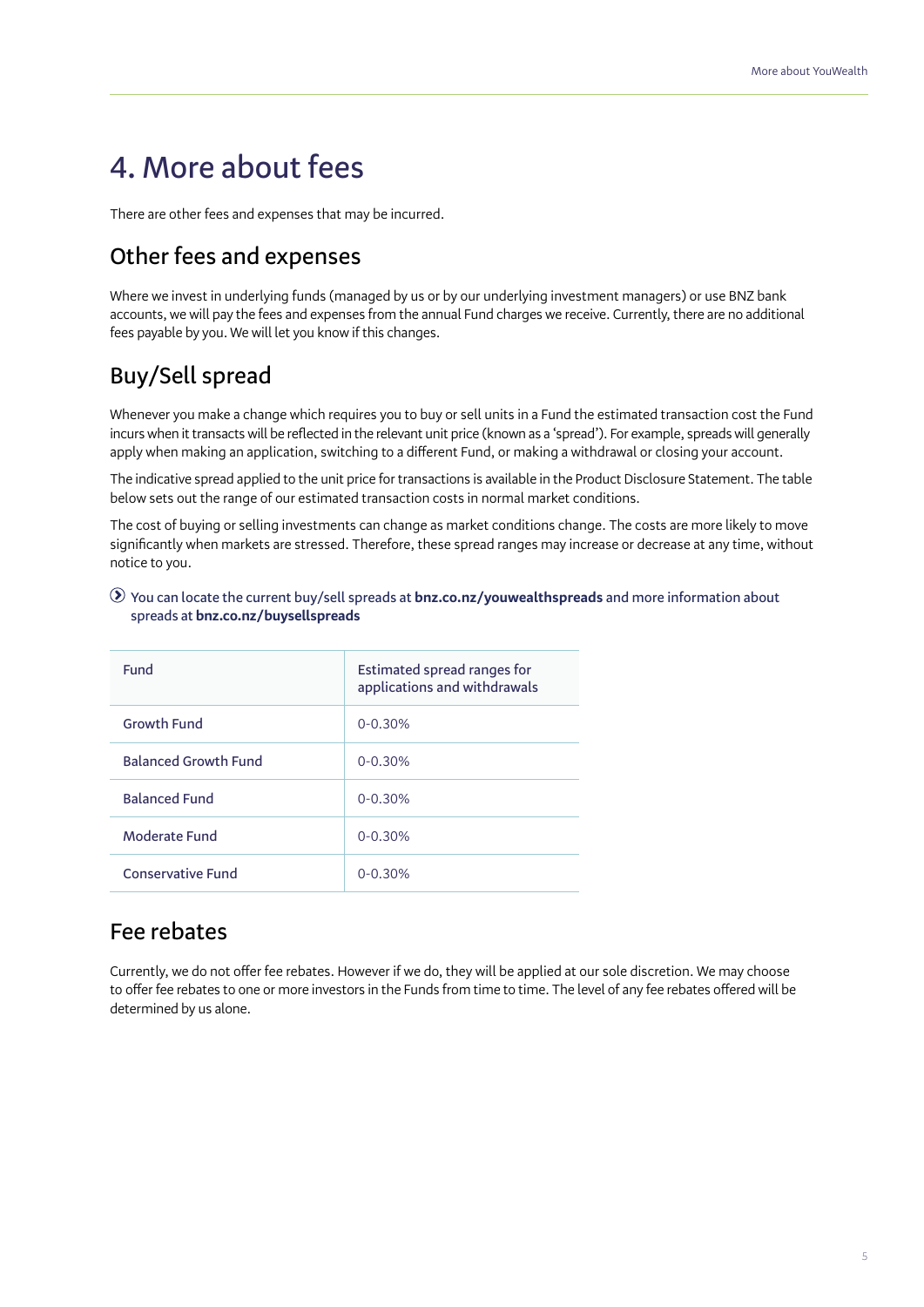# **5. More about investment risk**

All investments involve risk. Risk is the likelihood of not getting all your money back or getting a different return than you expect. In addition to the risks set out in Section 4 of the Product Disclosure Statement, there are other risks that may affect YouWealth and the Funds. The table below is a summary of some of these other risks and how we seek to reduce or manage them.

| <b>Risk</b>                        | Description and how we manage risk                                                                                                                                                                                                                                                                                                                                                                                                                                                                                                                                                                                                                                                                                                                                                                                                                                                                                                                                                                                 |  |  |  |
|------------------------------------|--------------------------------------------------------------------------------------------------------------------------------------------------------------------------------------------------------------------------------------------------------------------------------------------------------------------------------------------------------------------------------------------------------------------------------------------------------------------------------------------------------------------------------------------------------------------------------------------------------------------------------------------------------------------------------------------------------------------------------------------------------------------------------------------------------------------------------------------------------------------------------------------------------------------------------------------------------------------------------------------------------------------|--|--|--|
| <b>Derivative Risk</b>             | A derivative is a financial instrument that has its value based on the value of an actual financial<br>asset, index or rate (such as a particular currency, equity, or fixed interest investment). The<br>performance of a derivative and the actual financial asset, index or rate it is based on may not be<br>identical. In addition, where derivatives are used to increase the exposure to selected investments,<br>gains or losses in the value of the derivative may be more than the gains or losses of the actual<br>financial asset, index or rate. The use of, and exposure to, derivatives in the Funds, and the<br>underlying investment funds in which they invest, is limited. Derivatives may be used to manage<br>risks, make investments in a more efficient manner and/or enhance returns, but cannot be used to<br>leverage the Funds. We regularly monitor derivatives positions to ensure that their implementation<br>is consistent with the Statement of Investment Policy and Objectives. |  |  |  |
| <b>Currency Risk</b>               | The risk that the value of a Fund changes due to ups and downs in the exchange rate between the<br>New Zealand dollar and other currencies. This risk arises when a Fund has investments in countries<br>other than New Zealand. The degree of currency risk within each Fund will depend on how much<br>foreign currency exposure is hedged to the New Zealand dollar. Hedging seeks to reduce the effect<br>of changes in the exchange rate between the New Zealand dollar and foreign currencies. We aim<br>to fully hedge the international fixed interest foreign currency exposure, and the foreign currency<br>exposure arising from the Australian equities held within the Australasian Equities asset class. We<br>aim to hedge 60% of the international equity currency exposure, but from time to time we may<br>target a different hedging position to this, based on our assessment of the economic and financial<br>market environment.                                                             |  |  |  |
| Asset<br>Allocation<br><b>Risk</b> | The risk that the allocation of a Fund's assets, across different asset classes, affect a Fund's returns.<br>Funds that invest more in growth assets (such as equities) carry greater risk but offer the potential<br>of higher returns than Funds that invest more in income assets (such as cash or fixed interest).<br>Short-term ups and downs in the value of a Fund are common, particularly for Funds invested<br>in growth assets. The value of income assets can go up and down as well but generally to a lesser<br>extent than growth assets. We offer a range of Funds, with varying strategic allocations to income<br>and growth assets, to cater for differing investor risk profiles. In addition, for each of the Funds, we<br>can move away from their target investment mix (set out in the Statement of Investment Policy and<br>Objectives), based on our assessment of the economic and financial market environment.                                                                        |  |  |  |
| <b>Manager Risk</b>                | The risk that decisions made by us, and the managers of the underlying investment funds we use,<br>may positively or negatively affect the return on your investment. In-depth due diligence on the<br>overall competence and experience of the managers of the underlying investment funds is carried<br>out prior to their appointment. Ongoing monitoring of the outcomes of the decisions made by us,<br>and the managers of the underlying investment funds, enables the early identification of potential<br>risks associated with these decisions and the swift implementation of actions to mitigate these<br>potential risks.                                                                                                                                                                                                                                                                                                                                                                             |  |  |  |
| <b>Market Risk</b>                 | The risk that the value of a Fund changes due to factors that affect a particular financial market<br>or markets. This could include things like changes in the inflation rate, changes in monetary<br>policy by central banks, changes in taxation and regulation, global politics, changes in investor<br>sentiment or a global pandemic. The Funds hold many investments across asset classes,<br>countries, sectors, securities and styles of investing, to seek to reduce or manage this risk. In<br>addition, for each of the Funds, we can move away from their target investment mix (set out in<br>the Statement of Investment Policy and Objectives), based on our assessment of the economic<br>and financial market environment.                                                                                                                                                                                                                                                                       |  |  |  |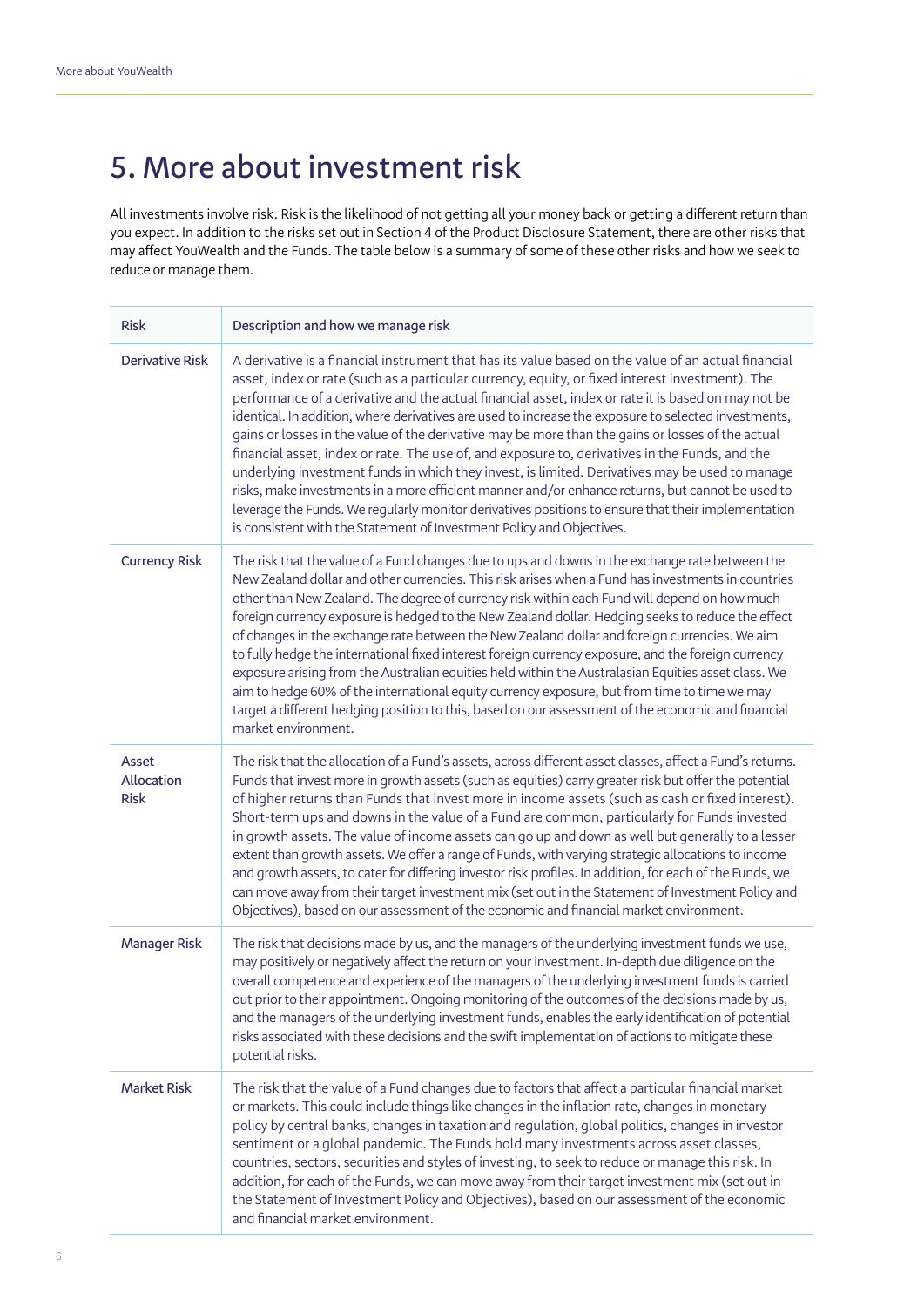| <b>Risk</b>                                                     | Description and how we manage risk                                                                                                                                                                                                                                                                                                                                                                                                                                                                                                                                                                                                                                                                                                                                                |  |  |  |
|-----------------------------------------------------------------|-----------------------------------------------------------------------------------------------------------------------------------------------------------------------------------------------------------------------------------------------------------------------------------------------------------------------------------------------------------------------------------------------------------------------------------------------------------------------------------------------------------------------------------------------------------------------------------------------------------------------------------------------------------------------------------------------------------------------------------------------------------------------------------|--|--|--|
| Interest rate<br>risk                                           | Interest rate changes can have a negative impact on a Fund's investment returns. This is particularly<br>relevant for Funds with large amounts of cash and fixed interest investments. The Funds invest in a<br>wide range of fixed interest investments across different markets, and maturing at different times,<br>to seek to reduce or manage this risk.                                                                                                                                                                                                                                                                                                                                                                                                                     |  |  |  |
| Liquidity risk                                                  | The risk that investments of a Fund cannot be sold without having a significant impact on their<br>value or cannot be sold at all. This risk is more likely to occur in times of market stress. You<br>may not be able to withdraw some or all of your money when you want to, because withdrawals<br>from one of more of the Funds that you invest in may be suspended. Liquidity risk is carefully<br>considered as part of the Funds' design. The Funds' liquidity is maintained by investing in<br>authorised investments that have significant levels of liquidity themselves and holding some<br>operational cash to help pay redemptions and expenses. The Funds' liquidity characteristics,<br>and those of the authorised investments, are monitored on a regular basis. |  |  |  |
| Credit risk                                                     | If the issuer of a bond or a registered bank doesn't pay what they owe to us, then a Fund's investment<br>returns could be negatively impacted. For example, a government or corporate debt issuer might<br>fail to make interest or principal payments, or a registered bank might not pay interest or honour a<br>withdrawal request. The Funds invest in a wide range of fixed interest investments, which primarily<br>have an investment-grade credit rating, to manage or reduce this risk.                                                                                                                                                                                                                                                                                 |  |  |  |
| Concentration<br>risk                                           | The risk that the value of a Fund changes because it has a high exposure to an underlying<br>investment fund or specialist investment manager, specific company, sector, country, region,<br>or financial market. We seek to manage and reduce this risk by ensuring that each Fund's<br>investments are varied across companies, markets and managers.                                                                                                                                                                                                                                                                                                                                                                                                                           |  |  |  |
| Legislative<br>risk                                             | New laws or changes to existing laws could have a significant impact on an investment in the<br>Scheme (including its returns), or on how we manage the Scheme. For example, the Government<br>may change the rules about the amount of Portfolio Investment Entity (PIE) tax payable (see also 'tax<br>risk', below). We manage this risk by regularly communicating with our regulators and by monitoring<br>legislative change, so we can keep you up to date.                                                                                                                                                                                                                                                                                                                 |  |  |  |
| Operational risk<br>(including<br>third party<br>supplier risk) | The value of your investment in our Funds could drop, or you may not be able to withdraw your<br>investment, if we, or anyone used by us to provide services, fail to do what we, or they agree to do.<br>Examples could include system failures, fraud, default or business disruption. We have policies and<br>procedures in place to reduce or manage this risk.                                                                                                                                                                                                                                                                                                                                                                                                               |  |  |  |
| Tax risk                                                        | If any Fund lost its PIE status, it would be taxed at the corporate tax rate of 28% instead of the<br>prescribed investor rates of individual members. This could affect the returns to members. We have<br>policies and procedures in place to manage our compliance with the PIE tax rules.                                                                                                                                                                                                                                                                                                                                                                                                                                                                                     |  |  |  |
| Product risk                                                    | When we make changes to YouWealth, they may negatively affect the value of your investment<br>or change the risk profile of your Fund choices. For example, we may change the range of<br>investments in a fund, the managers we use or the fees we charge. We only make changes to the<br>Scheme after consulting with, or providing notice to, the Supervisor.                                                                                                                                                                                                                                                                                                                                                                                                                  |  |  |  |
| Suspension of<br>payments                                       | If we decide that paying withdrawals, or allowing switches for any Fund is not desirable, or would<br>be prejudicial to the interests of investors in that Fund generally, then we may delay doing so. We<br>would only do this in accordance with the law and the YouWealth Governing Document. We can only<br>suspend withdrawals or switches for up to 60 business days unless the Supervisor approves a longer<br>period. We actively monitor our Funds to maintain enough liquidity (assets that can easily be turned<br>into cash) to meet forecast withdrawals and reduce the chance of needing to suspend payments.                                                                                                                                                       |  |  |  |
| Wind up                                                         | We may decide to wind up (stop providing) the Scheme or one or more of the Funds. If we decided<br>to stop providing the Scheme or Fund, we would let you know. On wind-up, you may:<br>· receive less than you have invested, depending on the performance of your investment, and<br>· incur reasonable costs and fees as a result of the wind-up.<br>No investments or withdrawals would be able to be made while the Scheme or Fund is in wind up.                                                                                                                                                                                                                                                                                                                            |  |  |  |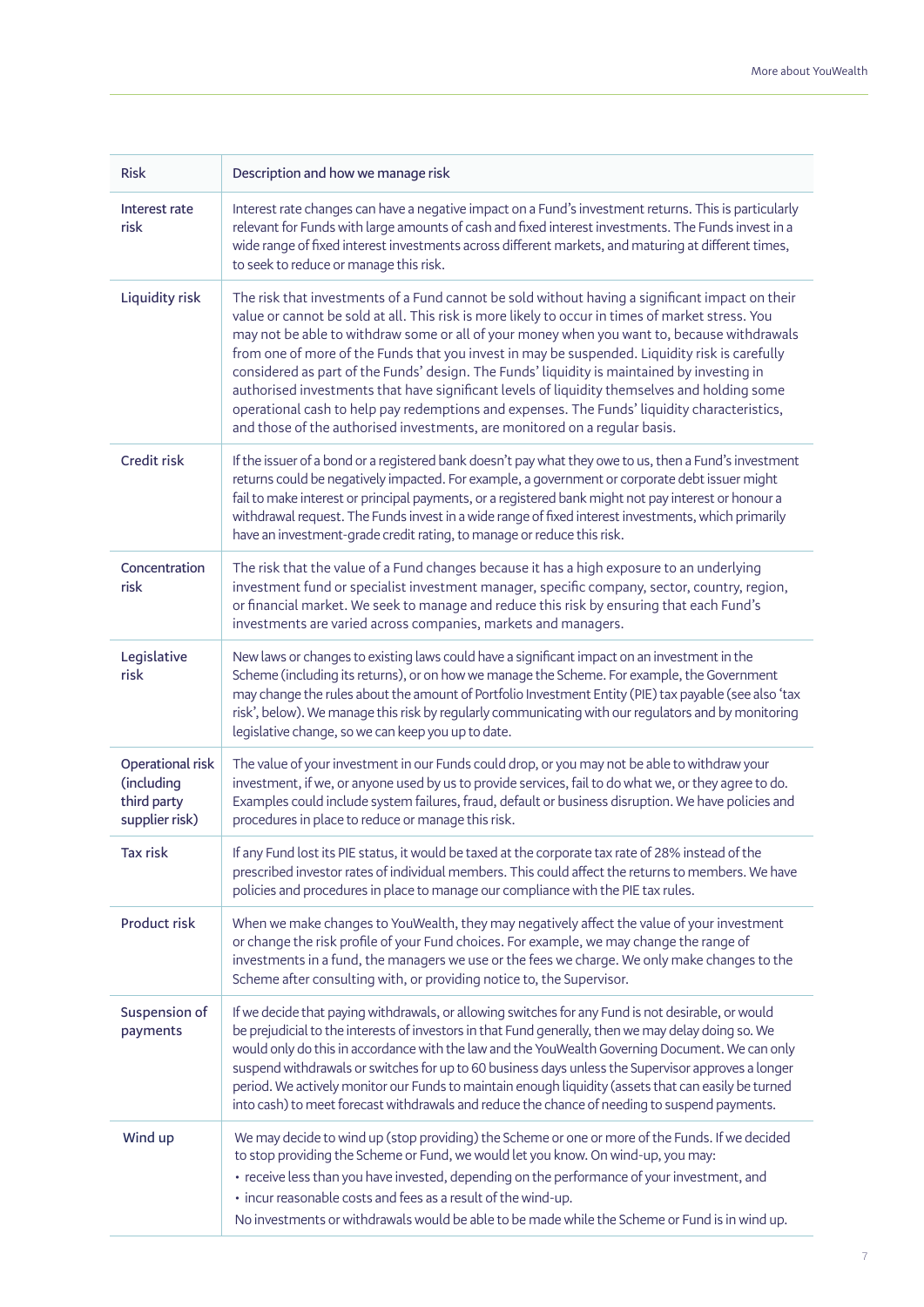

## **6. How your investment is valued**

### **Value of the Fund**

The market value of each investment and the net asset values of the Scheme's Funds are calculated as set out in the Scheme's policies and Governing Document. The net asset value is the value of a Fund's assets less its liabilities.

The assets held by the Funds are generally valued each business day based on the last market prices (or unit prices) available for that day. Our Unit Pricing and Valuation Policy allows us to use alternative asset valuation methods, including asset valuation estimates, where the valuation of an investment asset is not readily available or not considered appropriate. This is very infrequent, and we will discuss any alternative valuation method with the Supervisor prior to using it.

### **Understanding unit pricing**

Calculating a unit price allows us to value your investment in a Fund. Each Fund's unit price is calculated by dividing the net asset value of that Fund by the number of units issued to members, and adjusted for buy/sell spreads (as applicable). Unit prices are generally calculated each business day.

In rare circumstances, specific transactions (for example, large transactions) may require us to adjust the unit price for that day. This allows us to pass on the costs incurred to those transacting.

 **The unit price that applies to a Fund on any business day is available at bnz.co.nz/youwealthunitprices or by contacting us.**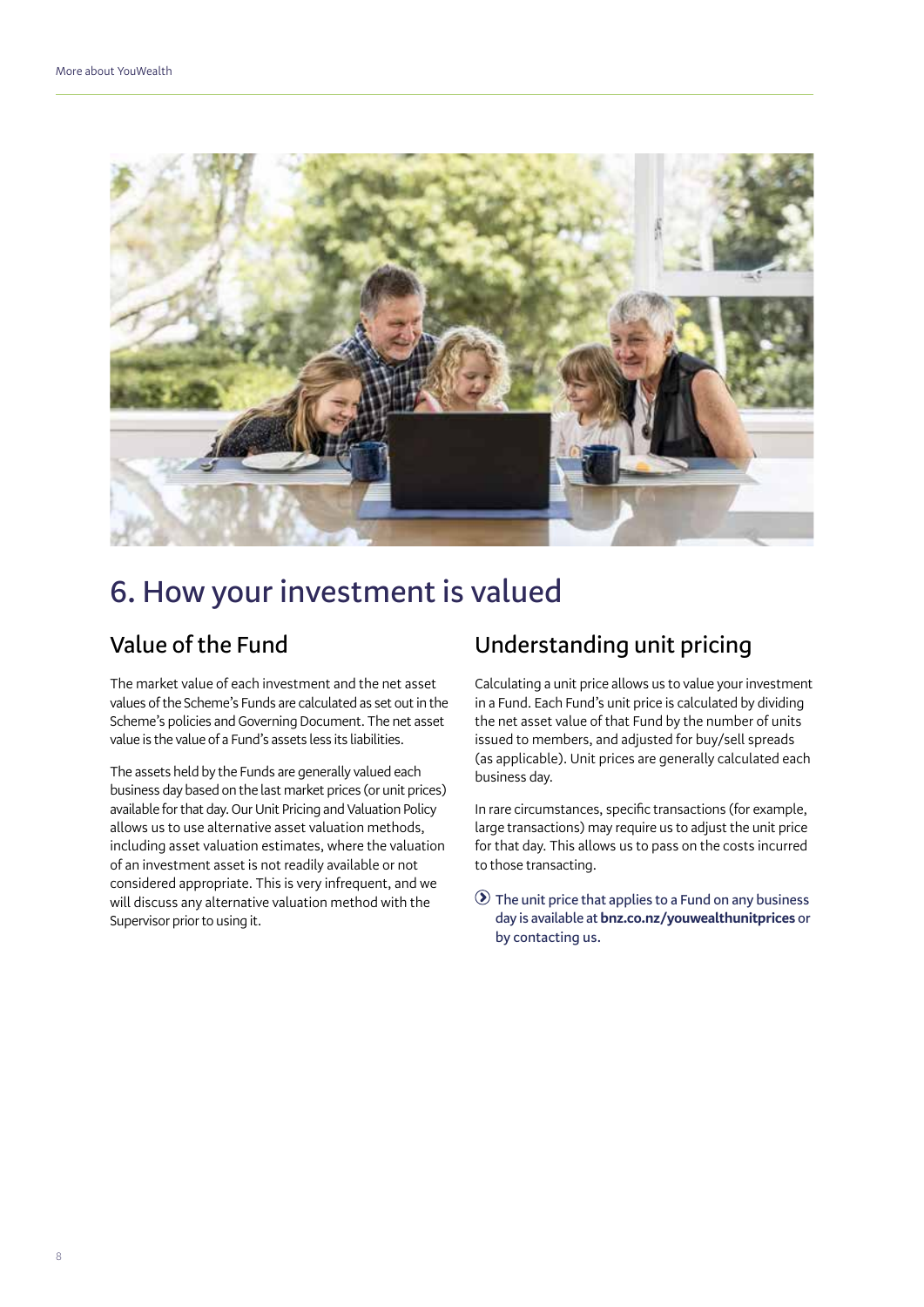# **7. Related parties and managing conflicts of interest**

BNZ Investment Services Limited (BNZISL) is the Manager of the Scheme. It is a wholly owned subsidiary of the Bank of New Zealand (BNZ) which is ultimately owned by the National Australia Bank Limited.

Several related parties from the BNZ and the National Australia Bank Limited group of companies provide their services to us and to the Scheme. These companies may also receive fees from us or the Scheme for these services.

BNZISL (and BNZ) have policies and procedures to identify and manage any conflicts of interest. The Conflict of Interest Policy and the Gifts Policy provide a framework for identifying, declaring, managing and monitoring conflicts of interest. These policies and procedures require Directors of BNZ companies and BNZ staff to:

- disclose conflicts of interest (including gifts)
- refrain from making investment decisions regarding financial products for which they, personally, have a conflict of interest.

We also must notify the Supervisor before we enter into any related party transactions and must carry out related party transactions in accordance with the terms of the Financial Markets Conduct Act 2013.

### **Managing people conflicts**

BNZISL has directors, some of whom are senior executives of BNZ and may also be directors of other entities within the National Australia Bank Limited group. Directors of BNZISL and employees of BNZ may be investors in YouWealth from time to time. Decisions made by directors or employees may be influenced by their investment in the Scheme, their other directorships, or both. This affects all Funds.

We manage this conflict by having strong policies and procedures (as set out in the section above) to identify and manage actual and perceived conflicts of interest.

| Description of conflict<br>of interest                                                                                                                                                                                                                                                                              | <b>Affected Funds</b> | Why this may influence investment decisions<br>and how we manage the conflict                                                                                                                                                                                                                                                                                                                                                                                                                                                                                                                                                                               |
|---------------------------------------------------------------------------------------------------------------------------------------------------------------------------------------------------------------------------------------------------------------------------------------------------------------------|-----------------------|-------------------------------------------------------------------------------------------------------------------------------------------------------------------------------------------------------------------------------------------------------------------------------------------------------------------------------------------------------------------------------------------------------------------------------------------------------------------------------------------------------------------------------------------------------------------------------------------------------------------------------------------------------------|
| <b>Banking services: BNZ provides</b><br>banking services to the Scheme,<br>including transactional and foreign<br>exchange services.                                                                                                                                                                               | All Funds.            | We may be influenced by our association with<br>BNZ to use their banking services over other<br>financial services<br>Where we use BNZ banking services, BNZ may<br>receive commercial benefits and could pass on the<br>cost of negative interest rates should they arise.<br>Banking services are provided on a commercial<br>arm's length basis.                                                                                                                                                                                                                                                                                                         |
| BNZISL is part of the Bank of New<br>Zealand which is owned by the<br>National Australia Bank Limited<br>group.<br>Some assets of the Scheme are<br>invested in underlying funds<br>managed or issued by companies<br>that are also part of the Bank of<br>New Zealand or National Australia<br>Bank Limited group. | All Funds.            | We may be influenced by our association with<br>other companies within Bank of New Zealand or<br>the National Australia Bank group to prefer funds<br>operated by related parties over those operated by<br>independent third parties.<br>We manage this conflict by ensuring that any<br>arrangement between us is on a commercial arm's<br>length basis.<br>Investments selected by us are chosen after a<br>robust investment selection process. We select<br>investments that we consider appropriately reflect<br>the risk profile and investment strategy and<br>objective of the relevant Fund and are consistent<br>with our investment philosophy. |

#### **Managing related company conflicts:**